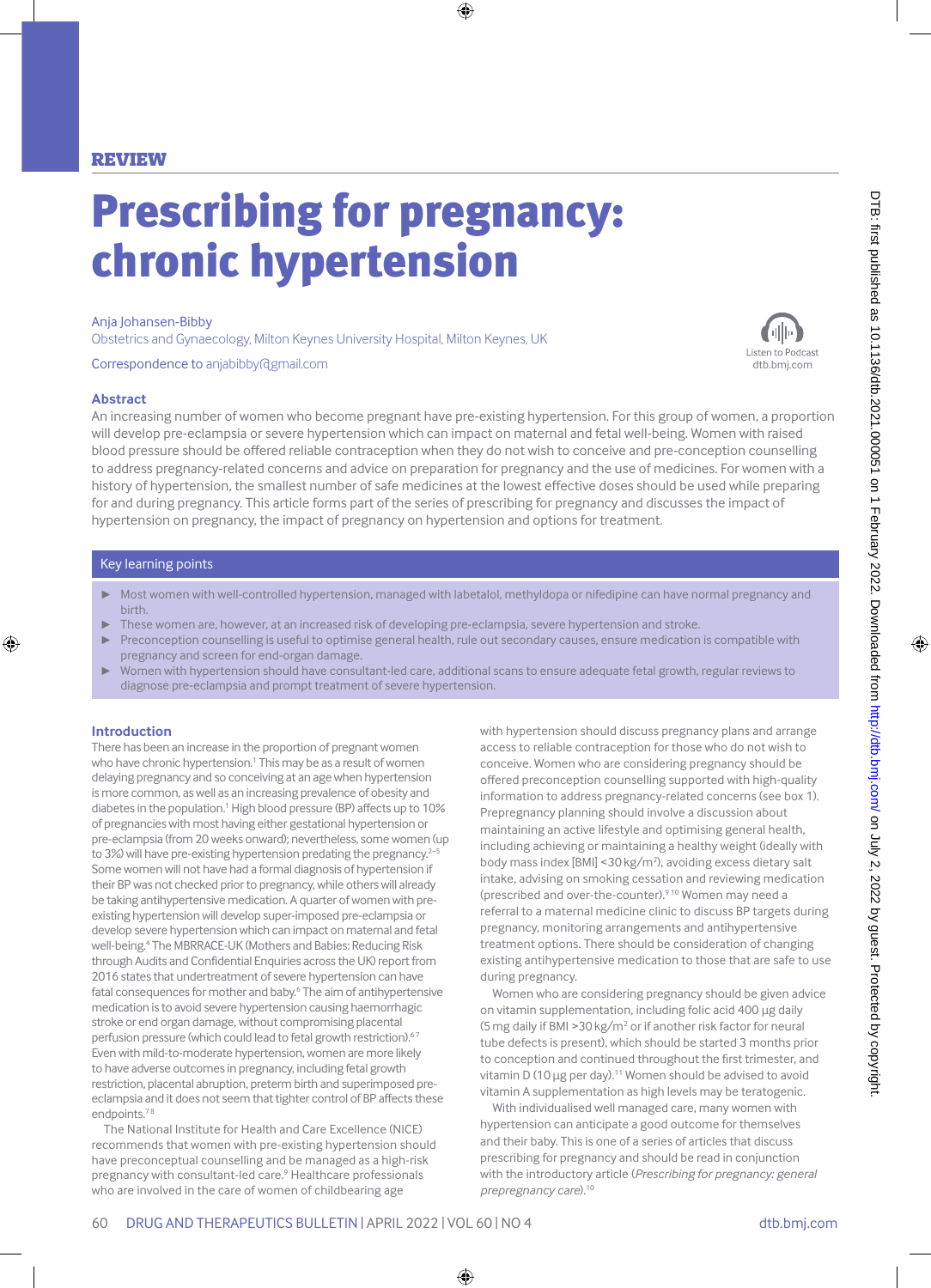# **Box 1** Information sources

#### **Family Planning Association (contraception advice and link to local clinics)**

<https://www.sexwise.org.uk/contraception>

[https://www.sexwise.org.uk/where-to-get-help/how-get-help](https://www.sexwise.org.uk/where-to-get-help/how-get-help-your-sexual-health)[your-sexual-health](https://www.sexwise.org.uk/where-to-get-help/how-get-help-your-sexual-health)

#### **Action on pre-eclampsia (including patient decision aid)** <https://action-on-pre-eclampsia.org.uk> [https://action-on-pre-eclampsia.org.uk/wp-content/](https://action-on-pre-eclampsia.org.uk/public-area/high-blood-pressure-in-pregnancy/#resources) [uploads/2019/11/High-blood-pressure-in-pregnancy-blood](https://action-on-pre-eclampsia.org.uk/public-area/high-blood-pressure-in-pregnancy/#resources)[pressure](https://action-on-pre-eclampsia.org.uk/public-area/high-blood-pressure-in-pregnancy/#resources)

**NHS Health A to Z** [https://www.nhs.uk/pregnancy/related-conditions/](https://www.nhs.uk/pregnancy/related-conditions/complications/high-blood-pressure/) [complications/high-blood-pressure/](https://www.nhs.uk/pregnancy/related-conditions/complications/high-blood-pressure/)

**NICE Clinical Knowledge Summaries** <https://cks.nice.org.uk/topics/hypertension-in-pregnancy/>

**NICE Hypertension in pregnancy** <https://www.nice.org.uk/guidance/ng133>

**UK Best Use of Medicines in Pregnancy** <http://www.medicinesinpregnancy.org/>

**UK Teratology Information Service** <http://www.uktis.org/>

**UK Breastfeeding Network** <https://www.breastfeedingnetwork.org.uk/drugs-factsheets>

**USA Lactmed Database** <https://www.toxnet.nlm.nih.gov/newtoxnet/lactmed.htm>

NICE, National Institute for Health and Care Excellence.

#### **How might chronic hypertension affect pregnancy**

Preconception counselling is an important opportunity to optimise BP control and improve overall health; it is also imperative, however, that a woman presenting in early pregnancy with a sustained systolic BP ≥140mm Hg, or diastolic BP ≥90mm Hg has a diagnosis of pre-existing hypertension considered and is treated appropriately.<sup>9</sup> The majority of women with a prepregnancy diagnosis will have had investigations to exclude secondary causes of hypertension.12 13 Although the majority will have 'essential' hypertension, some investigations may be appropriate to rule out secondary causes such as renal artery stenosis or aortic coarctation. Assessment for end organ damage, left ventricular hypertrophy (with an ECG and echocardiogram), together with renal function (serum creatinine and quantitative estimate of proteinuria) is advised if this has not been checked before pregnancy.<sup>13</sup>

About a quarter of women with chronic hypertension risk developing superimposed pre-eclampsia, a multiorgan condition leading to widespread endothelial damage potentially causing significant proteinuria, renal and liver dysfunction, fetal growth restriction, intrauterine death, eclampsia and rarely maternal death.8 14 The only definitive cure for pre-eclampsia is delivery of the fetus and placenta, which may mean premature birth and operative intervention for the mother. Even without pre-eclampsia, chronic hypertension is associated with up to a 20% risk of fetal growth restriction (defined as birth weight less than the 10th centile) and a twofold increase in intrauterine death, adjusted for demographics (ethnicity, fetal sex, maternal smoking, etc).1 15 Furthermore, these women have an increased risk of placental abruption, compared with normotensive women.<sup>1315</sup>

All women with hypertension in the first trimester should be offered aspirin from 12 weeks of pregnancy.<sup>16</sup> This intervention can reduce the risk of developing pre-eclampsia by 15%.17 Although the standard dose of aspirin in the UK is 75mg daily, a recent clinical guideline from the Royal College of Obstetricians and Gynaecologists suggests considering an aspirin dose of 150mg per day for women with hypertension who have a BMI > 35 kg/m<sup>2,18</sup> .

All women with hypertension will be offered monthly fetal growth scans from 28 weeks' gestation to exclude fetal growth restriction. Towards the third trimester, more regular appointments for BP monitoring and tests for proteinuria are offered to check for development of pre-eclampsia. As the physiological drop of BP starts to recover in the third trimester, women may need to start or increase antihypertensive medication at this point to avoid severe hypertension or to manage pre-eclampsia.<sup>19</sup>

The timing of birth will be based on BP control as well as development of pre-eclampsia or concerns regarding fetal growth.<sup>9</sup> Most woman with chronic hypertension who have had a straightforward pregnancy with no additional complications are offered induction of labour on or by their estimated due date should they not have spontaneously laboured. Other factors, however, may necessitate moving this date forwards. New research is emerging which suggests that delivery between 38 and 39weeks' gestation may be beneficial to avoid late onset severe hypertension.19 Women with pre-eclampsia are likely to be delivered at or by 37 weeks, or soon after diagnosis if affected after 37 weeks.

#### **How might pregnancy affect BP?**

There is a physiological reduction in systemic vascular resistance during pregnancy which results in a fall in BP of around 15–20mm Hg. This may allow some woman with a background of hypertension to reduce or stop their medication. BP rises naturally in the third trimester and women should be monitored closely as medication adjustments may be needed. BP monitoring may involve use of a validated home BP monitor suitable for use in pregnancy [\(https://stridebp.org/bp-monitors](https://stridebp.org/bp-monitors)), which has been found to reduce the need for induction of labour and antenatal admissions.20

#### **Which antihypertensive medication is preferred?**

The primary role of antihypertensive medication is to reduce severe hypertension, thus avoiding haemorrhagic stroke and end-organ damage.21 The optimal BP for pregnant women with pre-existing hypertension is  $\leq$ 135/85 mm Hg.<sup>9</sup> In a study of women with nonsevere, non-proteinuric pre-existing hypertension or gestational hypertension, tight control of systolic BP has been shown to be beneficial in reducing the development of severe hypertension without affecting fetal growth.<sup>22</sup> It is worth noting that the study excluded women with a systolic BP ≥160mm Hg.

Outside of pregnancy and for women who do not have type 2 diabetes, the first-line treatment for mild hypertension in Caucasian woman aged under 55 years is an angiotensin-converting enzyme inhibitor (ACEI) or an angiotensin II receptor antagonist (AIIRA).12 Some women will be prescribed these medications for their renoprotective effects in hypertension. In women who are of black African or African-Caribbean origin and who do not have type 2 diabetes, the first-line treatment is a calcium channel blocker (CCB). For women with type 2 diabetes and are of any age or family background, the recommendation is to offer an ACEI or AIIRA, with AIIRA being the preferred option for women of black African or African-Caribbean family origin. A beta-blocker is only used as a fourth-line treatment.12

NICE recommends continuing with existing antihypertensive treatment if it is safe to use in pregnancy, or switching to an alternative treatment, unless sustained systolic BP is less than 110mm Hg or sustained diastolic BP is less than 70mm Hg or the woman has symptomatic hypotension.<sup>9</sup>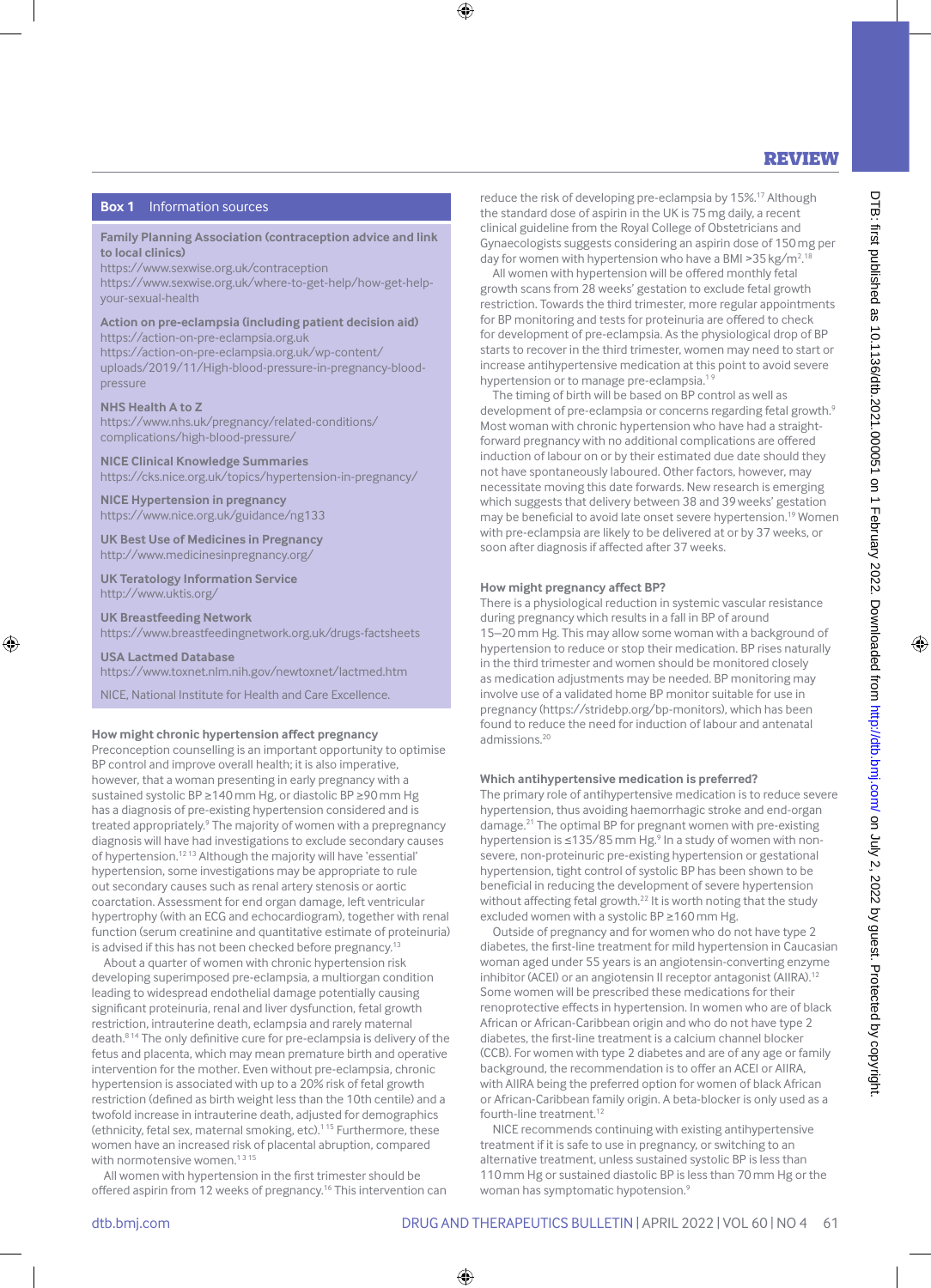In pregnancy, labetalol, nifedipine and methyldopa are recommended options to treat hypertension.<sup>9</sup> The first-line antihypertensive, as recommended by NICE, is labetalol, a betablocker which is an antagonist at  $\alpha$ - and  $\beta_{1}$  and  $\beta_{2}$  adrenergic receptors.<sup>923</sup> This is usually started at a dose of 100 mg twice a day and can be increased to a maximum of 2400mg daily in divided doses and is the only antihypertensive medication with a licence for the management of hypertension in pregnancy.<sup>924</sup> The paediatric team need to be made aware of any baby exposed to labetalol *in utero* because of the potential increased risk of neonatal hypoglycaemia.25 A modified-release formulation of nifedipine, a dihydropyridine CCB that relaxes smooth muscle and also has tocolytic activity, is a second-line option. The dose of modified-release nifedipine typically ranges from 10mg twice a day to 40 mg twice a day. $^{24}$  Methyldopa, a centrally-acting  $\alpha_{_2}$ -adrenergic receptor agonist that reduces sympathetic outflow and reduces blood vessel tone, is usually started at 250mg 2–3 times per day and has a maximum dose of 3 g per day.<sup>24 26</sup> Although research has now suggested that methyldopa is less effective at reducing severe hypertension, it has a long safety record for use in pregnancy with follow-up of children exposed *in utero* and therefore is still used preferentially in some units.<sup>27</sup> There is a helpful infographic and decision aid for patients to use when discussing these issues, which summarises the advantages and disadvantages of taking treatment, and the differences between the three main medication groups.<sup>928</sup>

ACEIs and AIIRAs are contraindicated in pregnancy due to their detrimental effects on fetal renal development in the first trimester and growth particularly in the second and third trimester.<sup>29</sup> Women should be advised to switch to an antihypertensive medication that is safe for use during pregnancy before conception. Ideally at preconception counselling, new antihypertensives can be prescribed and BP monitoring for early pregnancy organised, when there can be a physiological reduction in BP. NICE guidance states that ACEIs or AIIRAs should be stopped if a woman finds she is unexpectedly pregnant (preferably within two working days of notification of pregnancy) and a safe alternative offered.9

Diuretics are not recommended as a maintenance treatment for hypertension during pregnancy.<sup>9</sup> Diuretics cause maternal intravascular dehydration at a time where, physiologically, there is a significant increase in maternal plasma volume. In addition, there may be an increased risk of congenital abnormalities and neonatal complications if thiazides or thiazide-like diuretics are used as maintenance during pregnancy.<sup>9</sup>

Severe hypertension (BP ≥160/110mm Hg) is an emergency situation as the autoregulation of brain perfusion can be overwhelmed leading to haemorrhagic stroke. In these instances, rapid control of BP is required. This may require immediate release oral nifedipine (repeated dose at 30min intervals) or labetalol (oral or intravenous) or intravenous hydralazine,<sup>9 26 30</sup> Hydralazine has a direct effect to relax vascular smooth muscle causing vasodilation in arterioles, however, it is associated with a reflex tachycardia and needs consideration of simultaneous preloading with intravenous fluids. Beyond 20 weeks' gestation, severe hypertension can be an indicator for administering magnesium sulphate to prevent eclamptic seizures in women with pre-eclampsia.<sup>24 31 32</sup>

#### **Are any modifications needed in labour?**

If hypertension has been well controlled with medication and the pregnancy has been straightforward, women can aim for a vaginal birth.<sup>9</sup> Any antihypertensive medication can be continued, although it may not be required if the BP is lowered with regional anaesthesia. During labour, hourly monitoring of the BP is warranted to ensure any increase can be promptly treated.

Ergometrine, an ergot alkaloid, is a uterotonic used in the management of primary postpartum haemorrhage, and should be avoided in women with a background of hypertension as administration can cause a significant spike in BP.<sup>33,34</sup> Other uterotonics, such as oxytocin, carboprost and misoprostol (unlicensed indication) can all be used as these do not increase BP. Should there be concerns about renal impairment (either transiently from pre-eclampsia or secondary to chronic hypertension) non-steroidal anti-inflammatory drugs should not be prescribed for analgesia postnatally.

## **What are the options after birth?**

In the postnatal period optimal control of BP remains the goal. The NICE guidance on postpartum management of BP is based on its guideline on the management of hypertension in adults with some modifications for breastfeeding women.<sup>912</sup> Many women with chronic hypertension can convert to their prepregnancy medication immediately after birth. Once-daily regimens are preferred to aid adherence.<sup>9</sup> NICE recommends offering enalapril to treat hypertension during the postnatal period, or nifedipine or amlodipine for women of black African or Caribbean origin.<sup>9</sup> Methyldopa needs to be discontinued postpartum due to the association with low mood.35

The ACEI enalapril, beta-blockers (labetalol and atenolol), and CCBs (nifedipine and amlodipine) are compatible with breast feeding.<sup>9</sup> Although, a small amount will be transferred to breast milk, the level will be lower than the level found in maternal serum and is unlikely to have any clinical effect.<sup>9</sup> The benefits of breastfeeding outweigh the theoretical risk to the infant from antihypertensive medication.<sup>36 37</sup> Nevertheless, women are advised to monitor their babies for drowsiness, lethargy, pallor, cold peripheries or poor feeding.<sup>9</sup> Women who had not received antihypertensive medication prior to pregnancy but whose BP was elevated in early pregnancy and therefore may have had undetected chronic hypertension may require long-term treatment as outlined above. However, if hypertension onset was after 20 weeks, postnatal antihypertensive treatment may only be needed for a few weeks.

For women with chronic hypertension or gestational hypertension, NICE recommends daily BP readings on the first 2days after birth and at least once between day 3 and 5 postpartum, when there is a physiological rise in BP. 9 After discharge, the BP and any medication should be reviewed at 2 weeks post partum and again at 6 weeks by the GP or Maternity Unit. This review should include contraceptive advice if this was not provided prior to discharge after birth and prepregnancy counselling for future pregnancy.9 Guidance on the choice of contraceptive in women with hypertension is included in the UK Medical Eligibility Criteria for Contraceptive Use published by The Faculty of Sexual Health of the Royal College of the Obstetricians and Gynaecologists.38

# **Conclusion**

The numbers of women with pre-existing hypertension during pregnancy is likely to increase. These women need specialist care to ensure they embark in pregnancy in optimal health, with knowledge of pregnancy-safe medications and potential outcomes. The Action on Pre-eclampsia website [\(https://action-on-pre](https://action-on-pre-eclampsia.org.uk)[eclampsia.org.uk](https://action-on-pre-eclampsia.org.uk)) can be a useful resource for women and health professionals. With good care, many women will maintain good BP control and will have healthy babies. The added risks for pregnant women with hypertension need to be discussed and frequent antenatal reviews need to screen for developing pre-eclampsia and fetal growth restriction. Any changes in BP need to effectively managed, potentially requiring an increase in antihypertensive medication, and severe hypertension rapidly treated.